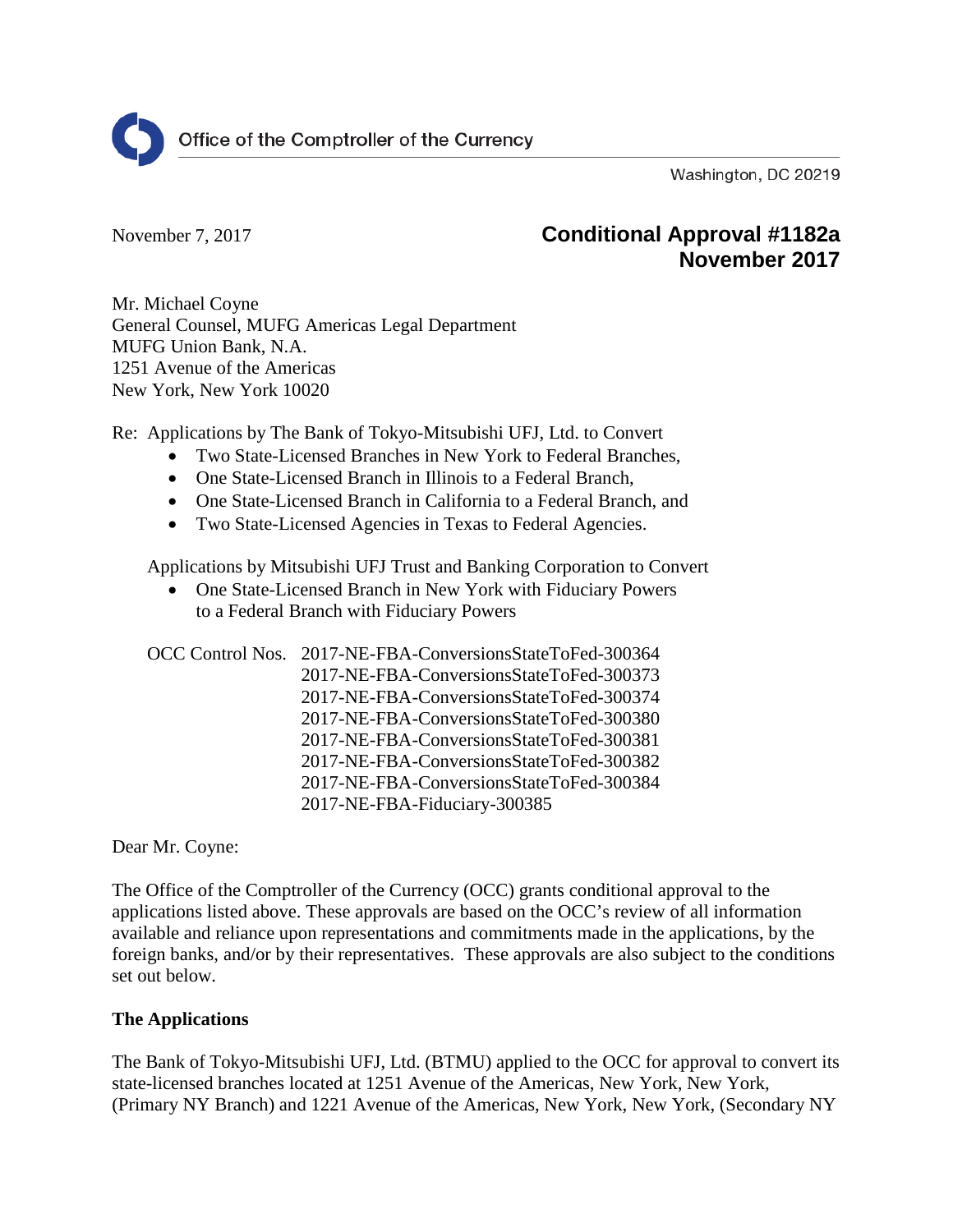Mr. Michael Coyne November 7, 2017 Page 2 of 8

Branch) to Federal branches. BTMU also applied to convert its state-licensed branch in Chicago (Chicago Branch) and its state-licensed branch in Los Angeles (Los Angeles Branch) to Federal branches. It also applied to convert its state-licensed agencies in Dallas and Houston (Texas Agencies) to Federal agencies. None of BTMU's branches or agencies is insured by the Federal Deposit Insurance Corporation (FDIC).

BTMU is a major commercial banking organization that has its main office in Tokyo, Japan, and provides a broad range of domestic and international banking services through its offices and subsidiaries. BTMU is one of the two primary banking institutions owned by Mitsubishi UFJ Financial Group, Inc. (MUFG), a diversified bank holding company incorporated under the laws of Japan. MUFG, BTMU, and their affiliated companies engage in a wide range of financial businesses around the world.

In the United States, BTMU conducts its banking operations primarily through (1) its subsidiary MUFG Americas Holdings Corporation (MUAH), a bank holding company and the top-tier U.S. intermediate holding company for MUFG's U.S. non-branch assets; (2) MUFG Union Bank, N.A. (MUB), a national bank subsidiary of MUAH with its main office in California; (3) the state-licensed branches and agencies that are the subject of these applications; and (4) representative offices located in California, Georgia, Kentucky, Minnesota, New Jersey, Washington State, and Washington, D.C.

Mitsubishi UFJ Trust and Banking Corporation (MUTB), that also has its main office in Tokyo, Japan, is the other primary banking organization owned by MUFG. In addition to its retail, corporate, and international banking businesses, MUTB engages in a range of custody, trust, and other fiduciary businesses. In the United States, MUTB primarily conducts its operations through a state-licensed branch located at 1221 Avenue of the Americas, New York, New York, (MUTB NY Branch, and together with BTMU's Primary NY Branch, Secondary NY Branch, Chicago Branch, Los Angeles Branch, and Texas Agencies, the BTMU/MUTB Branches and Agencies, and after the conversions, the Federally-licensed BTMU/MUTB Branches and Agencies).

The MUTB NY Branch conducts commercial banking services and custody services as part of MUTB's global custody business. Custody services include engaging in securities settlement and safekeeping, collecting dividends and income, processing corporate actions, and reporting transactions. MUTB applied to the OCC to convert the MUTB NY Branch to a Federal branch. It also requested the OCC approve fiduciary powers for the Federally-licensed MUTB NY Branch. The MUTB NY Branch is not insured by the FDIC.

BTMU and MUTB (the Applicants) have applied to the OCC to convert the BTMU/MUTB Branches and Agencies to Federally-licensed branches and agencies for business reasons. MUFG, BTMU, and MUTB desire to simplify and enhance the effectiveness of the supervisory and regulatory framework of their banking operations in the United States. Those banking operations are currently conducted in five state-licensed branches, two state-licensed agencies, and a large national bank. By converting the branches and agencies to Federal branches and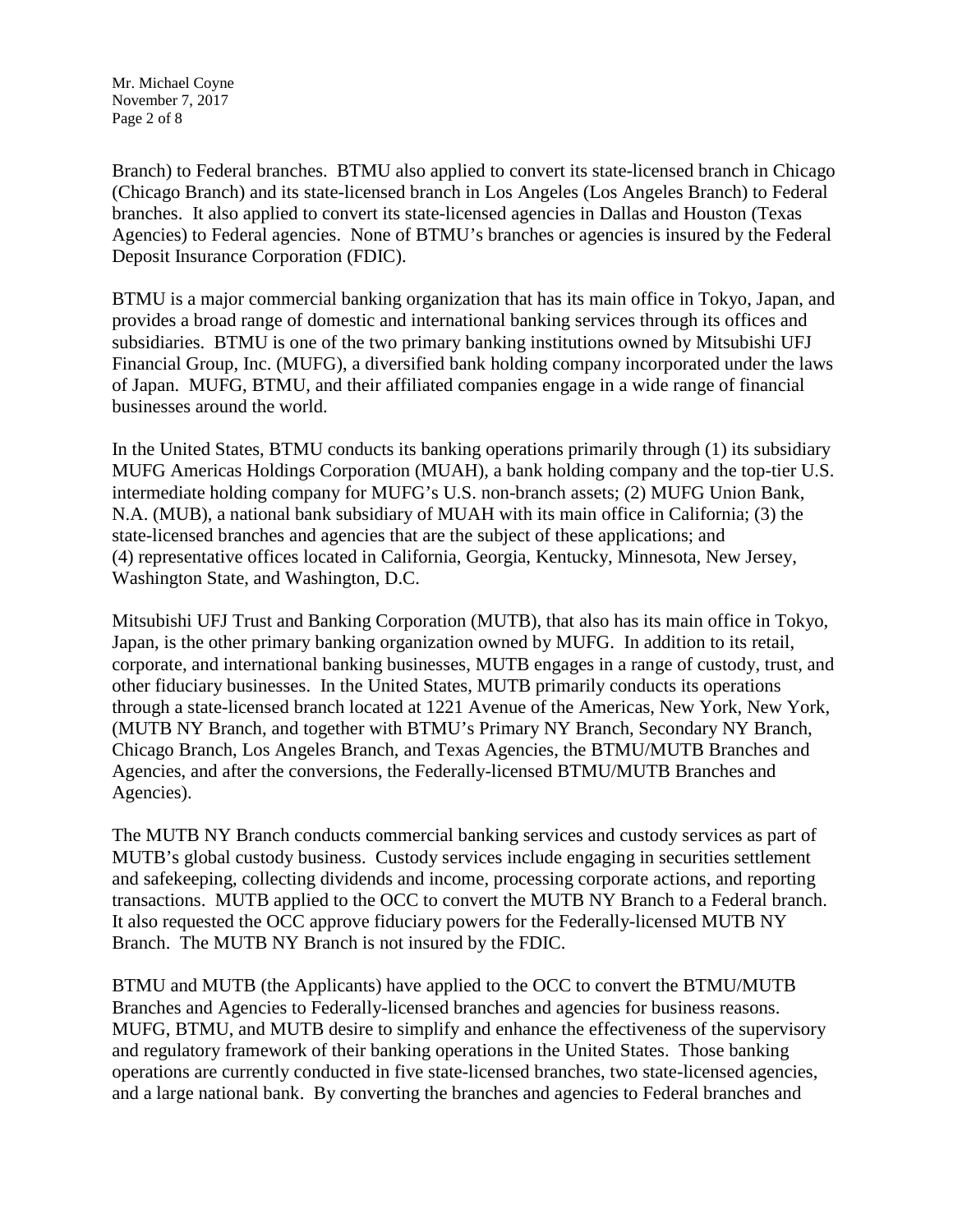Mr. Michael Coyne November 7, 2017 Page 3 of 8

agencies, MUFG, BTMU, and MUTB would simplify the U.S. structure, improve resolvability, and consolidate supervision of U.S. banking operations under one primary Federal supervisor, the OCC. The conversion proposal is consistent with U.S. regulatory objectives, which call for the centralization of U.S. operations of foreign banks, such as requiring foreign banks to form intermediate holding companies to hold non-branch U.S. subsidiaries and imposing centralized risk management standards. Additionally, BTMU and MUTB stated in the applications that the conversions will enable them to operate more efficiently and effectively, allow for sharing of resources, and further streamline operations.

The Primary NY Branch is subject to two consent orders entered into with the New York State Department of Financial Services (NYSDFS). The two NYSDFS orders (the NYSDFS Orders) address deficiencies in the Primary NY Branch's practices regarding Bank Secrecy Act/Anti-Money Laundering-related (BSA/AML) sanctions, compliance programs, policies, and procedures, and related areas, including Office of Foreign Assets Control (OFAC) compliance. One was entered in June 2013; the other in November 2014. The Primary NY Branch has undertaken a program to address and remediate the deficiencies identified in the NYSDFS Orders. In its application to convert the Primary NY Branch, BTMU indicates it is aware of the  $OCC$ 's recent decision<sup>[1](#page-2-0)</sup> with respect to a conversion of a state-licensed branch subject to an order by a state banking regulator to a Federal branch in which the OCC imposed conditions on approval in order to ensure the converted branch continues to be subject to the substantive requirements that were in the state order and continues its remediation efforts. BTMU represents it would fully comply with such an OCC condition. In this approval, the OCC is including a condition that, within five (5) business days after converting, BTMU, the Federally-licensed Primary NY Branch, and the Federally-licensed Secondary NY Branch enter a consent order with the OCC which would contain substantive requirements based on the NYSDFS Orders and would remain in effect until the branch has fully complied with the terms of the OCC order to the satisfaction of the OCC.

The OCC is continuing its review of the Applicants' compliance with BSA/AML and OFAC requirements and may conduct an assessment, evaluation, or examination of these areas after the conversions. Following the conversions and an assessment, evaluation, or examination of these areas, the OCC may determine that an additional enforcement action to address BSA/AML or OFAC compliance issues at the Federally-licensed Primary NY Branch and the Federallylicensed Secondary NY Branch is warranted. In its applications to convert its branches and agencies, BTMU commits to abide by any conditions set forth in the OCC's decision approving the conversions. In this approval, the OCC is including a condition that, following the conversions, if the OCC determines, in its discretion, to issue an informal or formal enforcement action to address BSA/AML or OFAC compliance issues following an assessment, evaluation, or examination by the OCC of these areas, BTMU, the Federally-licensed Primary NY Branch, and the Federally-licensed Secondary NY Branch will accept or consent to the issuance of such an action.

<span id="page-2-0"></span><sup>&</sup>lt;sup>1</sup> *See* OCC Conditional Approval No. 1172 (March 30, 2017).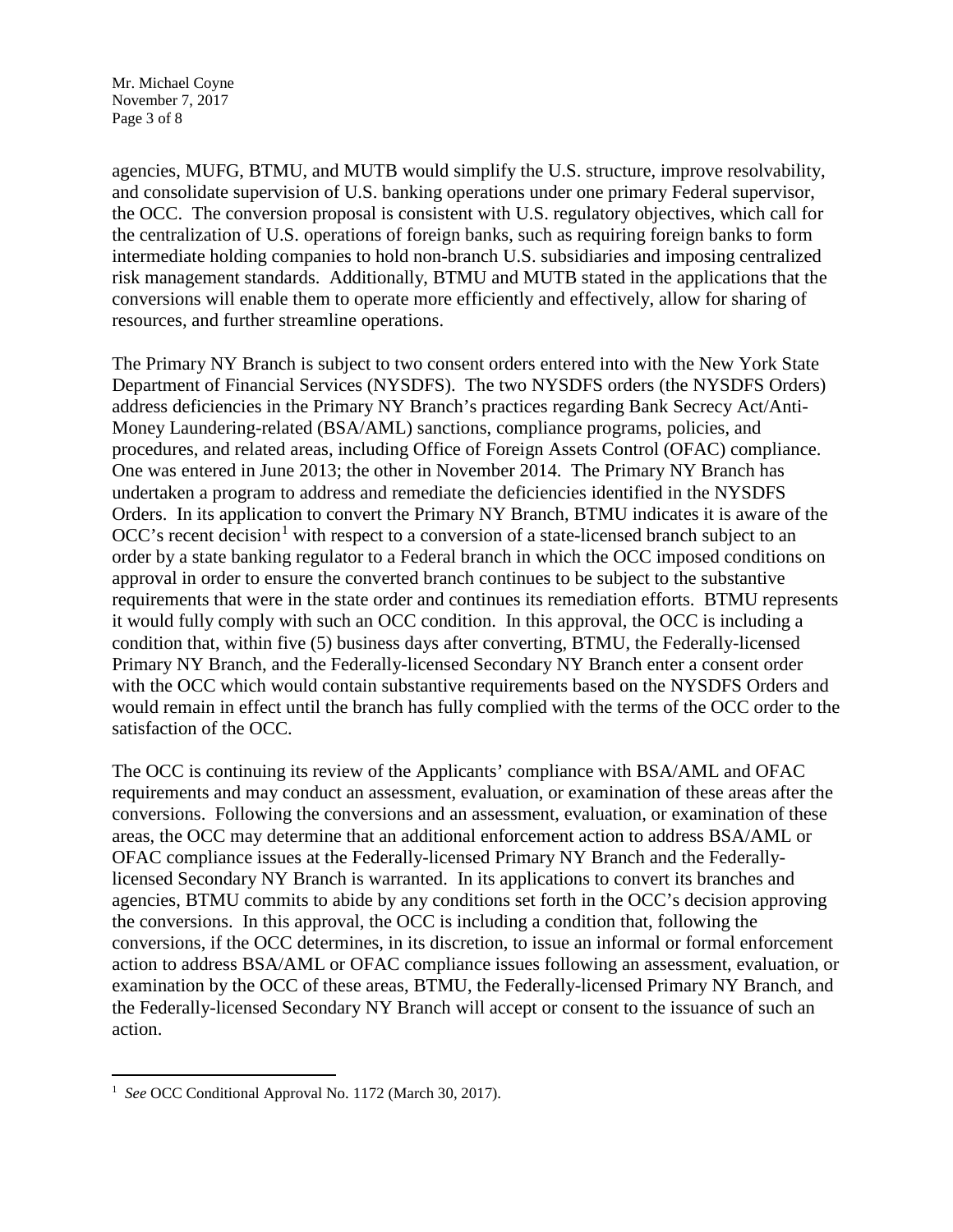Mr. Michael Coyne November 7, 2017 Page 4 of 8

Federal branches and agencies are required to maintain a "capital equivalency deposit" (CED), assets held in a safekeeping account at a member bank, in effect pledged to the OCC. 12 USC 3102(g). In order to be certain the CED account could be established in a timely manner, BTMU and MUTB proposed to establish the CED account initially at MUB, the affiliated national bank, and represented they would move the CED to an unaffiliated member bank acceptable to the OCC. The OCC is permitting the account to be at MUB on a temporary basis, and is imposing a condition that the CED be moved within ninety (90) days after the conversions occur.

The Applicants have committed that, after the conversions, they would provide any additional information related to the applications and the conversions that the OCC requests. The Applicants also committed to abide by any requirements or conditions the OCC later imposes based on information obtained after this approval or other developments after this approval if such information or developments materially differ from the record the OCC relied upon in approving these applications. In this approval, the OCC is including conditions addressing these matters.<sup>[2](#page-3-0)</sup>

### **Legal Authority**

Conversions of state-licensed branches or agencies of foreign banks to Federal branches or agencies are authorized under section 4(f) of the International Banking Act of 1978, as amended  $(IBA):$ 

Any branch or agency operated by a foreign bank in a State pursuant to State law and any commercial lending company controlled by a foreign bank may be converted into a Federal branch or agency with the approval of the Comptroller. In the event of any conversion pursuant to this subsection, all of the liabilities of such foreign bank previously payable at the State branch or agency, or all of the liabilities of the commercial lending company, shall thereafter be payable by such foreign bank at the branch or agency established under this subsection.

12 USC 3102(f). The OCC's regulations implementing the IBA set out the process for applying to convert a state-licensed branch or agency to a Federally-licensed branch or agency and the standards for approval. *See* 12 CFR 28.12. [3](#page-3-1) The OCC reviewed the conversion applications,

<span id="page-3-0"></span> $\frac{1}{2}$ <sup>2</sup> See 12 CFR 28.12(d) ("The OCC may impose conditions on its approval including a condition permitting future termination of activities based on the inability of the foreign bank to provide information on its activities, or those of its affiliate, that the OCC deems necessary to determine and enforce compliance with United States banking laws."). Moreover, the condition the OCC is imposing in this approval is similar to requirements in the regulations addressing a context in which a foreign bank establishes a Federal branch or agency prior to complete OCC review, namely when a foreign bank establishes a Federal branch or agency by acquiring another foreign bank that has a Federal branch or agency. *See* 12 CFR 28.12(g)(3).

<span id="page-3-1"></span><sup>&</sup>lt;sup>3</sup> The standards of approval in 12 CFR 28.12(b) include factors set out in the IBA with respect to OCC consideration of an application to establish a Federal branch or agency, 12 USC 3102(c), as well as several other factors. For further discussion of OCC policies, procedures, and standards for conversions of state branches or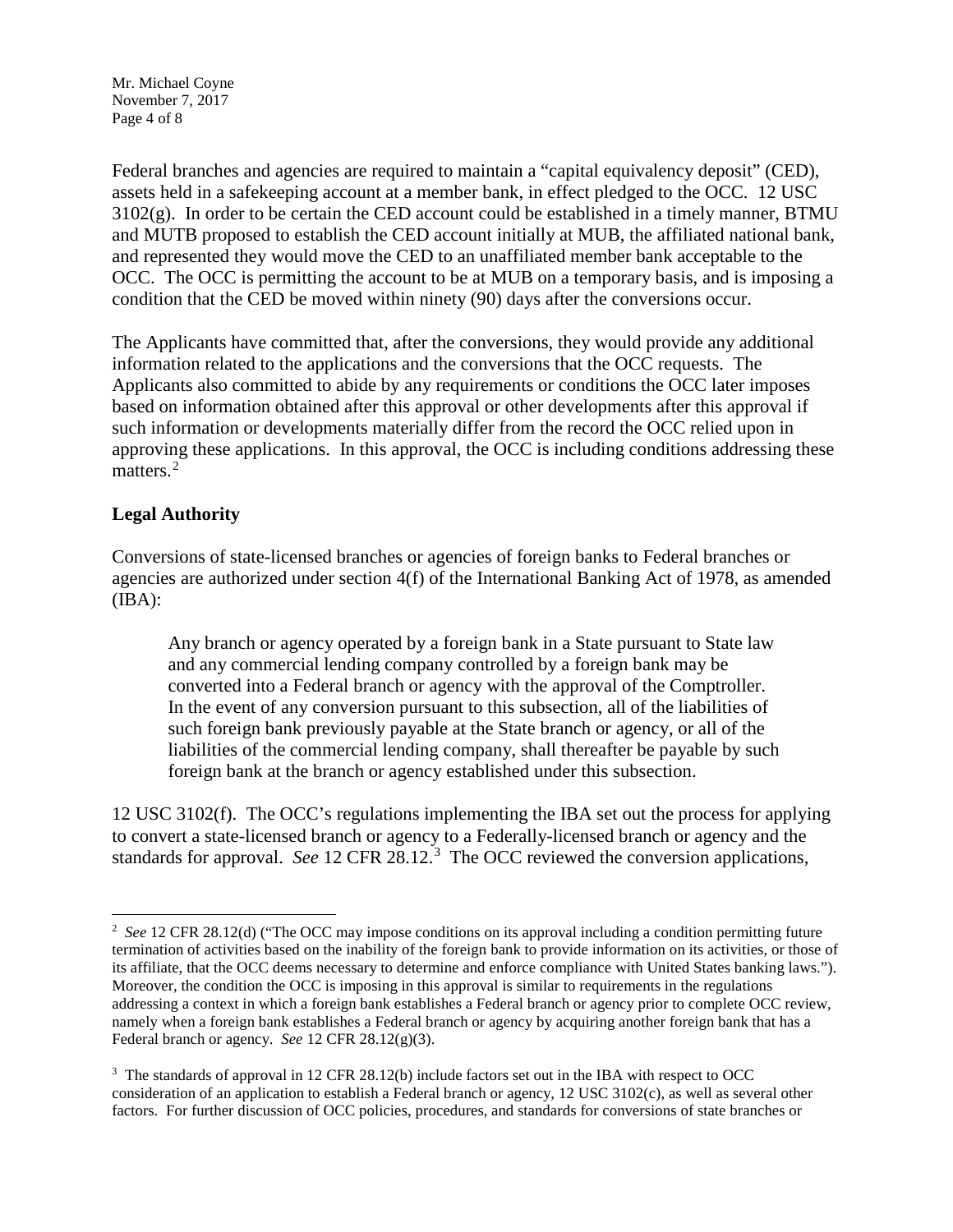Mr. Michael Coyne November 7, 2017 Page 5 of 8

considered the factors in section 28.12(b), and determined they were consistent with approval. The conversions of the BTMU/MUTB Branches and Agencies to Federal branches and agencies are legally authorized.

The MUTB NY Branch also applied to exercise fiduciary powers after its conversion. A Federal branch may exercise fiduciary powers. 12 USC 3102(b) and (d). The OCC's regulations require the branch to apply to the OCC for prior approval. *See* 12 CFR 28.12(a)(1)(ii) and 12 CFR  $5.70(d)(2)(ii)$ . The OCC reviews an application by a Federal branch for fiduciary powers under the standards of the statute and regulations governing fiduciary powers by national banks, which are applicable to Federal branches by 12 USC 3102(b).<sup>[4](#page-4-0)</sup> The fiduciary and custody activities of the MUTB NY branch are permissible under 12 USC 24(Seventh), 12 USC 92a, and 12 CFR Part 9.

### **Visitorial Authority and Applicability of State Law**

Except as otherwise provided by the IBA or other Federal laws or regulations or as otherwise determined by the OCC, upon the effective date of the conversions, the operations of the Federally-licensed BTMU/MUTB Branches and Agencies shall be conducted with the same rights and privileges and subject to the same duties, restrictions, penalties, liabilities, conditions, and limitations that would apply if such Federal branches and agencies were national banks operating at the same location, including but not limited to being subject to visitorial powers pursuant to 12 USC 484 and 12 CFR 7.4000 and to state law to the same extent and in the same manner as state law would apply if such Federal branches and agencies were national banks operating at the same location. Upon the effective date of the conversions, the Federal licenses for the Federally-licensed BTMU/MUTB Branches and Agencies supersede and replace the state licenses of the BTMU/MUTB Branches and Agencies previously operated at such locations, and the Federally-licensed BTMU/MUTB Branches and Agencies shall not be subject to the visitorial powers of the state authority by which each of their predecessors was licensed prior to the conversions.

#### **Conditions**

 $\overline{a}$ 

These approvals are subject to the following conditions:

1. In addition to compliance with other applicable requirements under United States law, BTMU, MUTB, and the Federally-licensed BTMU/MUTB Branches and Agencies shall make available to the OCC such information on the operations and activities of BTMU, MUTB, the Federally-licensed BTMU/MUTB Branches and Agencies, and any of

agencies to Federal branches or agencies, see *Comptroller's Licensing Manual, Federal Branches and Agencies,* at pages 45 - 54.

<span id="page-4-0"></span><sup>4</sup> The applicable fiduciary powers statutes and regulations are 12 USC 92a; 12 CFR Part 9; and 12 CFR 5.26. For further discussion of OCC policies, procedures, and standards for an application by a Federal branch to exercise fiduciary powers, see *Comptroller's Licensing Manual, Federal Branches and Agencies,* at pages 68 - 73.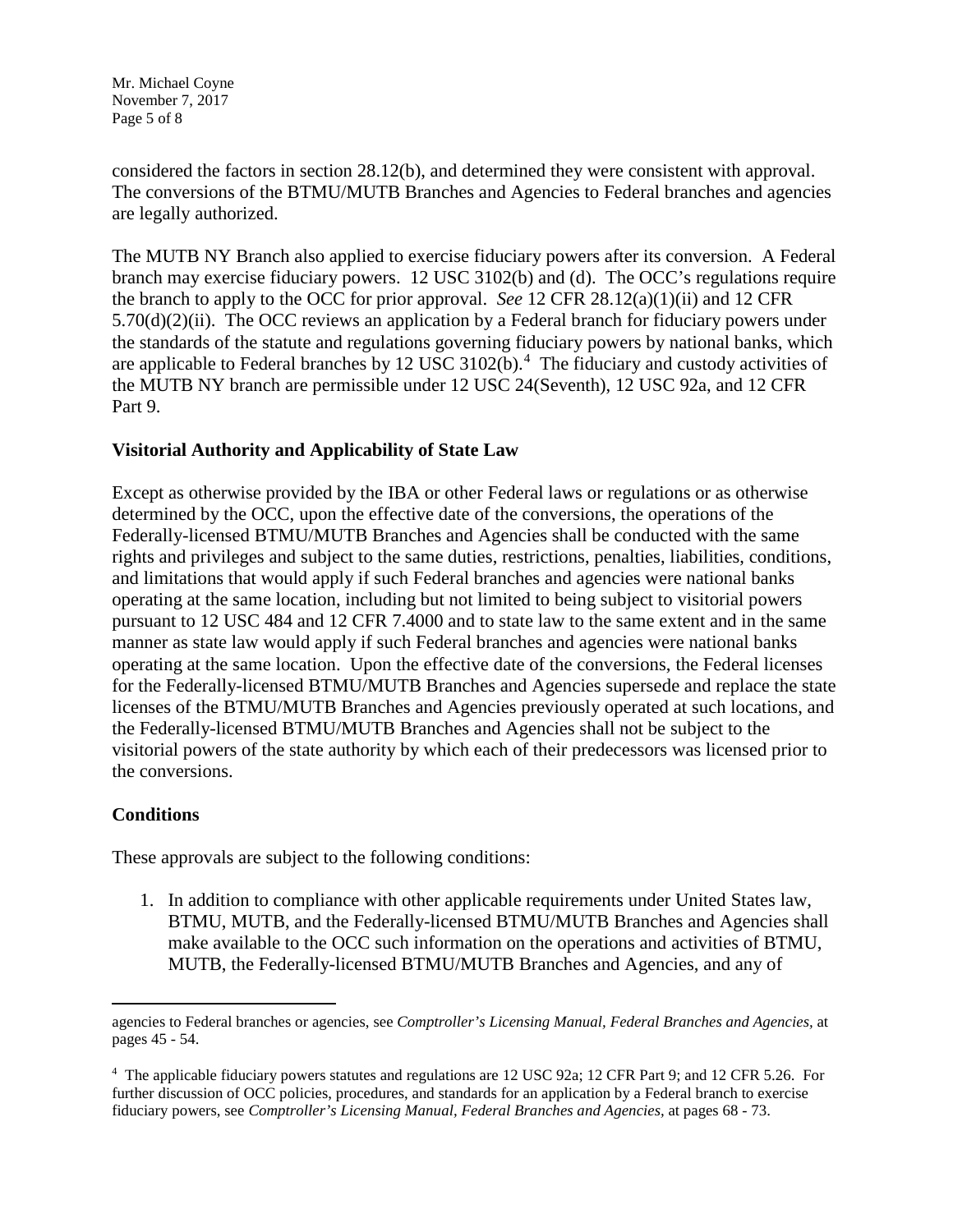BTMU's or MUTB's affiliates that the OCC deems necessary to determine and enforce compliance by the Federally-licensed BTMU/MUTB Branches and Agencies with the IBA and other applicable Federal laws. If the disclosure of any required information is prohibited by law or otherwise, BTMU, MUTB, and the Federally-licensed BTMU/MUTB Branches and Agencies shall cooperate with the OCC including seeking timely waivers of or exemptions from any applicable confidentiality or secrecy restrictions or requirements in order to enable BTMU, MUTB, the Federally-licensed BTMU/MUTB Branches and Agencies, and BTMU's or MUTB's affiliates to make any such information available to the OCC.

- 2. BTMU, MUTB, and the Federally-licensed BTMU/MUTB Branches and Agencies consent to the jurisdiction of the Federal courts of the United States and of all United States government agencies, departments, and divisions for purposes of any and all claims made by, proceedings initiated by, or obligations to, the United States, the OCC, and any other United States government agency, department, or division, in any matter arising under the National Bank Act, the IBA, and other applicable Federal banking laws.
- 3. During their first three years of operations after the conversions, the Federally-licensed BTMU/MUTB Branches and Agencies (i) shall give the OCC's International Banking Supervision Office at least sixty (60) days prior written notice of its intent to significantly deviate or change from its business plan or operations and (ii) shall obtain the OCC's written determination of no objection for any such significant deviation or change. The OCC may impose additional conditions it deems appropriate in a written determination of no objection to such notices.
- 4. Within five (5) business days after consummation of the conversions, BTMU, the Federally-licensed Primary NY Branch, and the Federally-licensed Secondary NY Branch shall execute a Stipulation and Consent to the Issuance of a Cease and Desist Order agreeing to the OCC's issuance of a Cease and Desist Order issued by Consent imposing substantive requirements on the Federally-licensed Primary NY Branch and the Federally-licensed Secondary NY Branch based on the requirements imposed on the state branch by the NYSDFS Orders.
- 5. Following the conversions, if the OCC determines, in its discretion, to issue an informal or formal enforcement action to address BSA/AML or OFAC compliance issues at the Federally-licensed Primary NY Branch and the Federally-licensed Secondary NY Branch following an assessment, evaluation, or examination by the OCC of these areas, BTMU, the Federally-licensed Primary NY Branch, and the Federally-licensed Secondary NY Branch shall accept or consent to the issuance of such an action.
- 6. Within ninety (90) days after consummation of the conversions, the Federally-licensed BTMU/MUTB Branches and Agencies shall establish a CED (or CEDs) at an unaffiliated member bank acceptable to the OCC consistent with 12 USC 3102(g) and 12 CFR 28.15, and pursuant to an agreement in such form and containing such limitations and conditions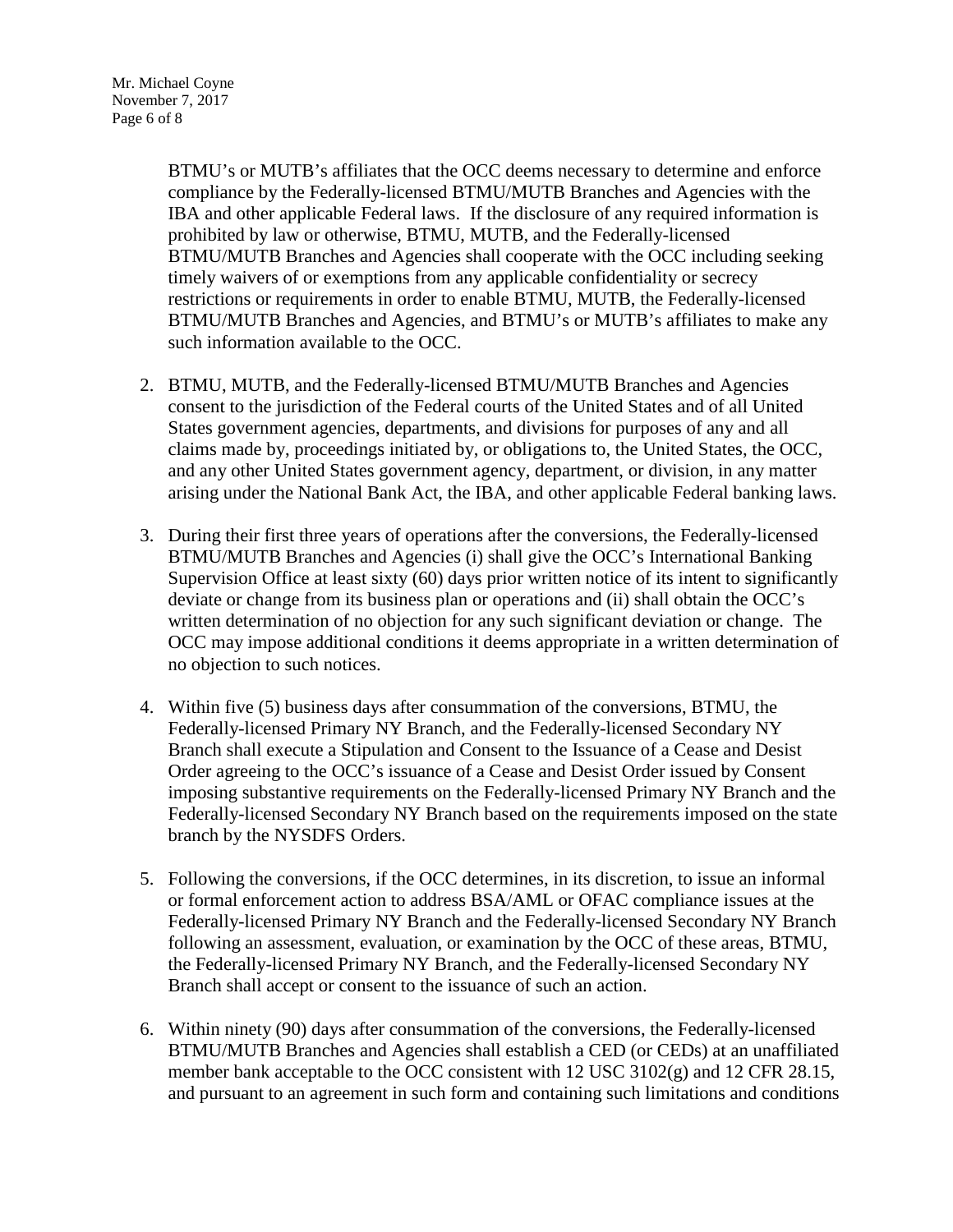as prescribed by 12 CFR 28.15, to replace the CED established at MUB at the time of the conversions.

- 7. After the conversions, BTMU, MUTB, and the Federally-licensed BTMU/MUTB Branches and Agencies shall continue to provide the OCC with information related to the applications and the conversions upon the request of the OCC.
- 8. For one hundred eighty (180) days after the conversions unless the OCC extends the time period, if the OCC in its discretion deems it necessary to impose additional conditions based on information obtained after this approval or other developments after this approval if such information or developments materially differ from the record the OCC relied upon in approving these applications, BTMU, MUTB, and the Federally-licensed BTMU/MUTB Branches and Agencies shall adhere to such conditions.

These conditions of approval are conditions "imposed in writing by a Federal banking agency in connection with any action on any application, notice, or other request" within the meaning of 12 USC 1818. As such, the conditions are enforceable under 12 USC 1818.

# **Conclusion**

The Applicants have notified the OCC they have completed the steps and requirements set out in the Federal Branches and Agencies booklet of the *Comptroller's Licensing Manual* to be completed prior to converting. Accordingly, the conversions may be effected immediately. You are also reminded that:

- The Federally-licensed BTMU/MUTB Branches and Agencies must maintain adequate fidelity bond coverage.
- It is the responsibility of the board of directors, appropriate committee, or senior management to continue, review, and modify as appropriate, those policies, practices, and procedures necessary to ensure the safe and sound operation of the Federally-licensed BTMU/MUTB Branches and Agencies and ensure compliance with them.
- The Federally-licensed BTMU/MUTB Branches and Agencies must maintain their accounts, books, and records as prescribed by 12 CFR 28 and in such a manner as to facilitate the complete and accurate presentation of financial statements and other reports in form and content as required by the OCC.

The *Comptroller's Licensing Manual* is available in electronic form on our Web site [http://www.occ.gov/publications/publications-by-type/licensing-manuals/index-licensing](http://www.occ.gov/publications/publications-by-type/licensing-manuals/index-licensing-manuals.html)[manuals.html,](http://www.occ.gov/publications/publications-by-type/licensing-manuals/index-licensing-manuals.html) as are a number of other relevant booklets.

These approvals and the activities and communications by OCC employees in connection with the filings, do not constitute a contract, express or implied, or any other obligation binding upon